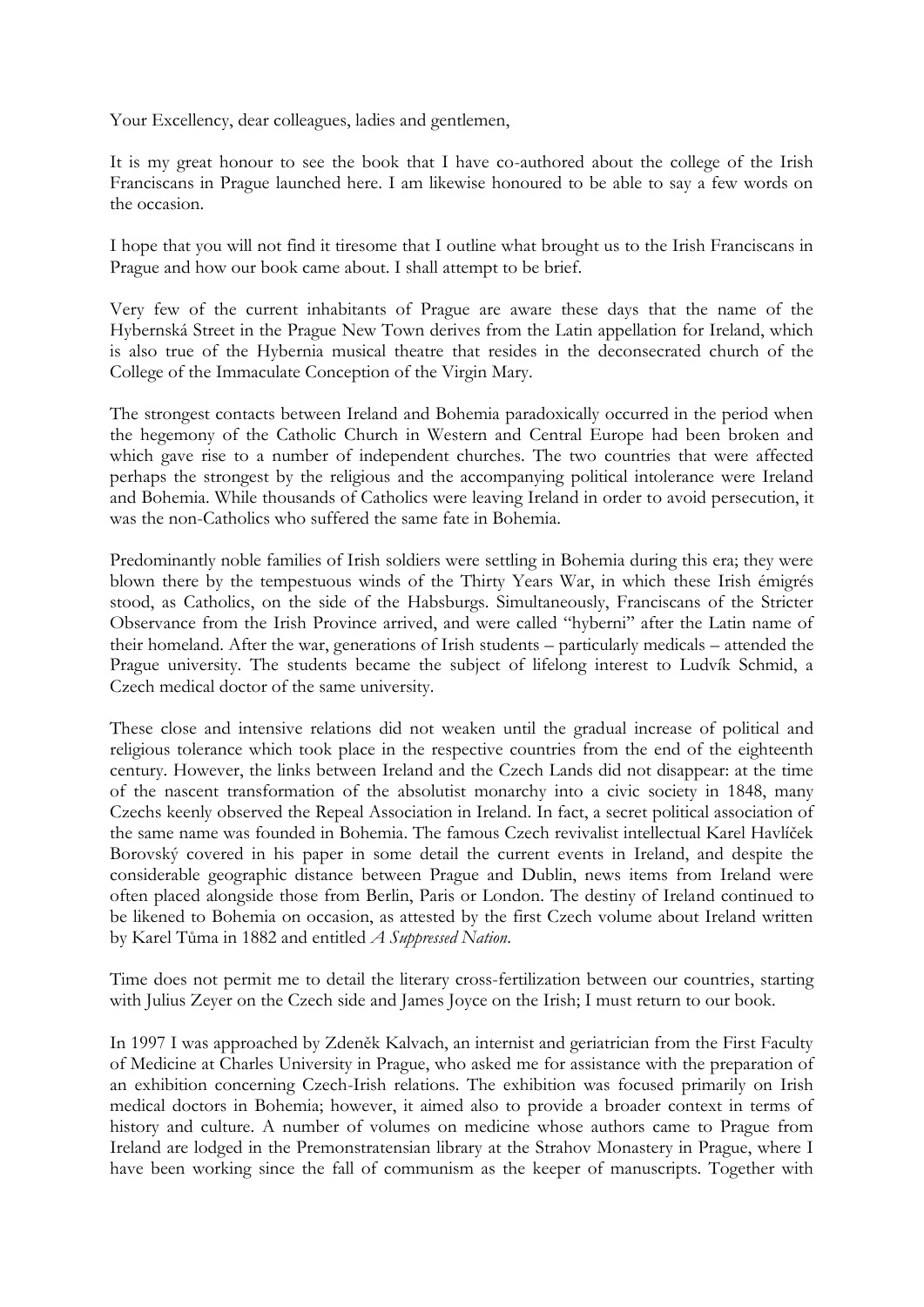Zdeněk Kalvach and a Charles University historian of medicine Petr Svobodný we came to discover numerous other books by Irish authors resident in Prague, and also transcripts of lectures by Irish friars who taught theology and philosophy at the Archiepiscopal seminary. The exhibition took place in the Trinity College Long Room at the end of 1997, and was followed by a bibliography of the works of Irish authors lodged at the Strahov library, which appeared in Czech in a collection of essays published by the University of Dublin.

While Hedvika Kuchařová and myself were compiling the bibliography, we realised in the process of identifying the authors how rich the imprint left by the Irish Franciscans in Prague was, and that it was almost completely unexplored. We were also became aware that Czech archives include copious sources which international scholars have not been aware of.

Our original plan was to write an article about the Irish Franciscans. Nonetheless, when we started gathering materials, the situation got presently out of hand, and we eventually arrived at the conclusion that the subject really requires to be treated in a book.

Hedvika and I thus examined all documents that were preserved in the torso of the archive of the college abolished in 1786 and attempted to look up all documents known to us in archives across the Czech Republic that related to the college. Our objective was to collect Czech primary sources of diverse origin and on the basis of this rather heterogeneous [heterodži:nies] corpus of materials proceed to outline the history of the college. At that stage, our intention was mainly to make the information that we have discovered available to the public, without attempting to place the college in European context.

The result of our joint effort was a book published in 2001 in Czech. It was clear to us on the completion of the manuscript that the volume should appear in English as well, since it could provide a degree of unavailable information to readers and scholars in Ireland. Ever since the first considerations concerning the English-language edition of the book, our principal aim indeed was to facilitate evidence about the Irish Franciscans in Prague to those who saw the Prague college as part of the Irish diaspora and of their national history. The road to the English edition was not easy, however. The main obstacles included not only the lack of requisite language skills, but also the fact that the original volume had been geared towards Czech readers and was thus written from the perspective and in the context of Central Europe. The Czech volume was translated into English at first, but that in itself proved in no way sufficient. We have therefore subsequently attempted to adapt the text to the needs of readers in Ireland, adding to the original text and updating the information based on our most recent research. The book that we have the honour to launch here today is the result. We do not consider our work groundbreaking, and are aware that it is of necessity imperfect. Nevertheless, it is our hope that despite some of the edges being rough perhaps, it may still find its place among the many stones in the rich mosaic of Irish history. We hope that the book will provide a basis for further exploration, cooperation, and future research which will be closer to perfection than ours was.

Ladies and gentlemen, let me conclude by expressing our gratitude to all who participated in bringing our book towards publication and whose list is of course included in the book, but especially:

Ondřej Pilný, director of the Centre for Irish Studies who was *a spiritus agens* of this English edition,

the Karolinum publishing house and its editors,

the Irish Franciscan Province and the Departement of Foreign Affairs of the Irish government for financial support,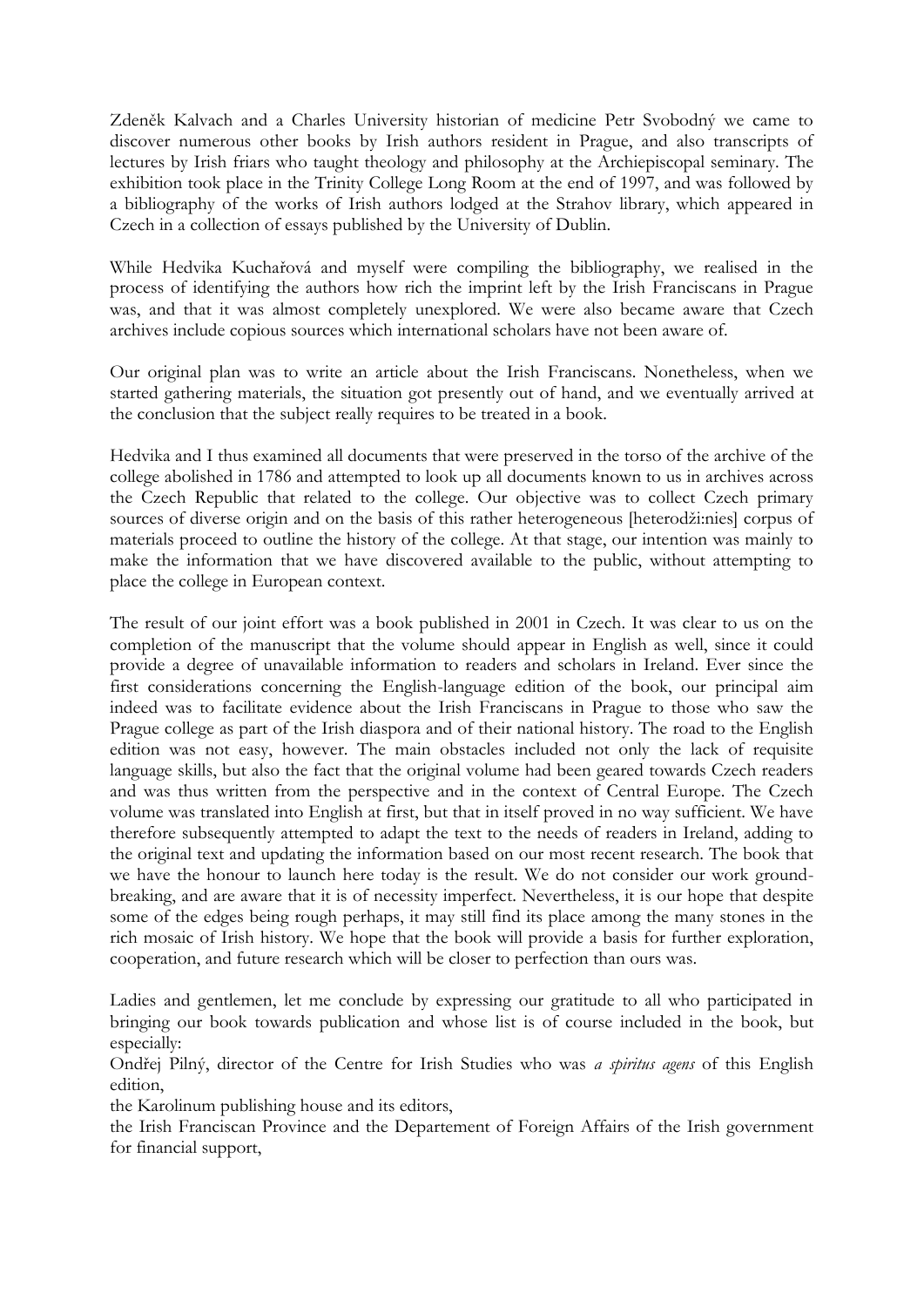and last but not least I would like to remember two men, Franciscan friars and historians, who received me in the Franciscan Archives in Killiney with open arms: Benignus Millett who unfortunately passed away several years later, and Ignatius Fennessy.

Ladies and gentlemen, thank you for your attention.